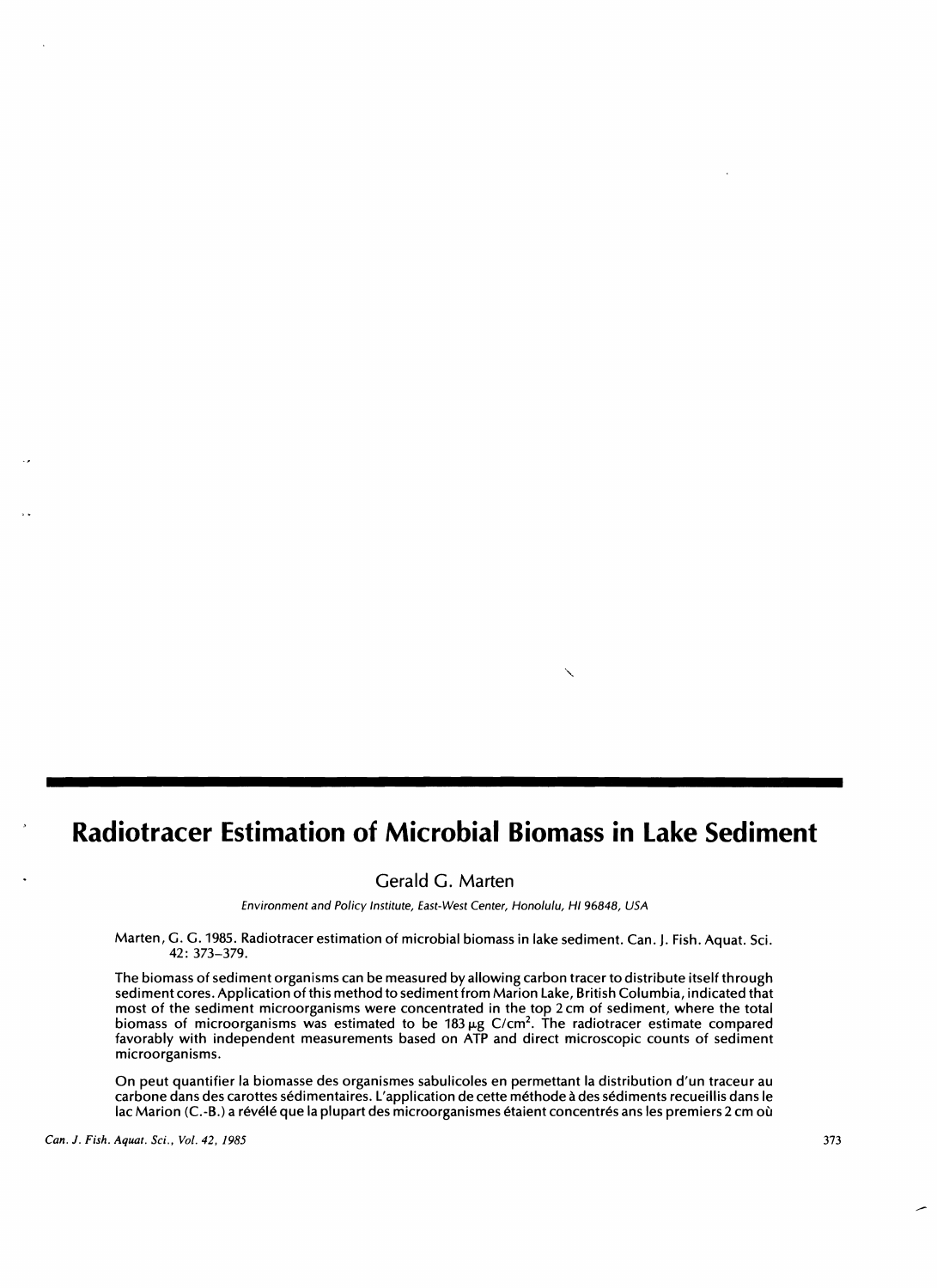la biomasse total s'élevait à 183 µg C/cm<sup>2</sup>. Cette valeur se rapproche de quantifications indépendantes basées sur la détermination du volume d'ATP et le dénombrement des microorganismes à l'aide d'un microscope.

Received September 28, 1982 Accepted October 22, 1984 (J7075)

Recu le 28 septembre 1982 Accepte Ie 22 oetobre 1984

E<br>E<br>E<br>Se<br>Se stimating the biomass of sediment microorganisms is basic to studying their ecology, but it is not a simple matter. The most straightforward approach would be to separate microorganisms from the sediment and weigh them or measure their carbon content. Although there are possibilities for separation using sonification (Puleo et al. 1967), complete separation has not yet proven feasible, particularly when the microorganisms are thoroughly enmeshed with detritus. Rodina (1972), Sorokin and Kadota (1972), Collins  $(1977)$ , and Jones  $(1977)$  have reviewed current methodologies for measuring microbial biomass, and two methods appear to provide the best estimates: (1) direct counts by fluorescent microscopy; (2) ATP assay.

Unfortunately, even these two methods have some serious limitations. Direct counts may fail to distinguish active microorganisms from spores; and minor alterations in fluorescent staining technique can sometimes lead to significant changes in the count (Jones 1974). Furthermore, translating counts to biomass requires an estimation of the size distribution of the microbial population and conversion factors from cell volume to biomass, which may not be known precisely for the samples in hand. ATP assay has been used to estimate the total living biomass in a sample, based on the apparent similarity of the carbon/ATP ratio for a wide variety of organisms (Holm-Hansen and Booth 1966). However, the precision of this method is still uncertain because the carbon/ATP ratio has in fact been observed to vary from 25 to 2000, depending upon the organism and environmental conditions, though the carbon/ ATP ratio appears to be 200-300 for many bacteria (Karl 1980).

This report describes a radiotracer approach to measuring the biomass of sediment microorganisms which may overcome some of the limitations of existing methods.

### *Methods*

The measurement of biomass with radiotracers is based upon the principle that, given sufficient time, a radiotracer will distribute itself throughout an ecosystem in proportion to the element it is tracing. If a carbon tracer is introduced to a sediment core sample, the tracer should eventually distribute itself in proportion to the actively circulating carbon in the core. The vertical distribution of the tracer should reflect the vertical distribution of actively circulating carbon in the sediment core, and the distribution of tracer between particulate and dissolved fractions should reflect the amount of carbon in living biomass compared with other forms of actively circulating carbon such as  $CO<sub>2</sub>$ . If the quantity of dissolved inorganic carbon (DIC) can be measured directly, then it should be possible to infer the absolute amount of carbon in the living biomass by using the following simple proportion:

Total living particulate carbon \_ Tracer in particles Total DIC Tracer in DIC

*Description of the sediment* - The sediment in this study was collected at a water depth of 1 m in Marion Lake, a small, shallow, oligotrophic lake in British Columbia (Efford 1972; Hall and Hyatt 1974). The sediment was 40% organic matter by dry weight and originated as mineral particles, aquatic macrophytes, epibenthic algae, leaves, and other forms of detritus that washed into the lake and were consumed and reconsumed by detritivores such as the amphipod *Hyalella azteca.* The top of the sediment was bare except for occasional strands of filamentous green algae (Gruendling 1971). Although fungi were numerous among newly decomposing leaves at the lake shore, they were not a significant part of the microflora in the more thoroughly processed detritus which occurred at a depth of 1 m (Dick 1971).

The sediment consisted largely of detritivore feces, small porous particles averaging  $50-200 \mu m$  in diameter and containing macrophyte and diatom fragments held together by amorphous brown organic matter. Fluorescent microscopy of sectioned sediment revealed an abundance of bacteria (typically  $1 \mu$ m in diameter) and microscopic blue-green algae (typically  $2-5 \mu m$  in diameter) adhering to the outer and inner surfaces of the sponge-like sediment particles. The bacteria were much more numerous than the blue-green algae and tended to occur in clusters of about 100 individuals. The surface covered by bacteria appeared to be only a fraction of the total surface area inside and outside the particles. In addition to algae and bacteria, the living biomass in the sediment included protozoa and tiny animals such as rotifers, nematodes, and copepods, restricted for the most part to the aerobic zone in the top 2 cm of sediment.

*Experimental procedure* — A series of sediment core samples was taken with as little disturbance as possible in clear plastic cylinders 1.8 cm in diameter and 6 cm long with 1 cm of air and 1cm of water above the sediment. The water above the surface of the sediment in two of the cylinders was sampled for dissolved oxygen. The sediment interstitial water was extracted by suction filtration, and along with surface water, was sampled to measure DIC and dissolved organic carbon (DOC) with an infrared gas analyzer. The same measurements were made on additional cores after they were stoppered at the top and bottom for 2 or 3 wk as described below.

Sediment samples were taken from two of the cores at 1-cm intervals to a depth of 5 cm below the mud-water interface. The samples were placed in flasks containing  $[$ <sup>14</sup>C]glucose to measure microbial activity,  $K_{\text{max}}$  of Michaelis-Menton kinetics, following the procedure described by Hall et al. (1972) for measuring heterotrophic uptake of organic solutes by mixed sediment. Samples from two additional cores were placed in flasks containing  ${}^{14}CO_2$  to measure microbial activity based on  $CO<sub>2</sub>$  uptake.

The rest of the cores were used to estimate biomass by

374 *Can.* J. *Fish. Aquat. Sci., Vol.* 42, 1985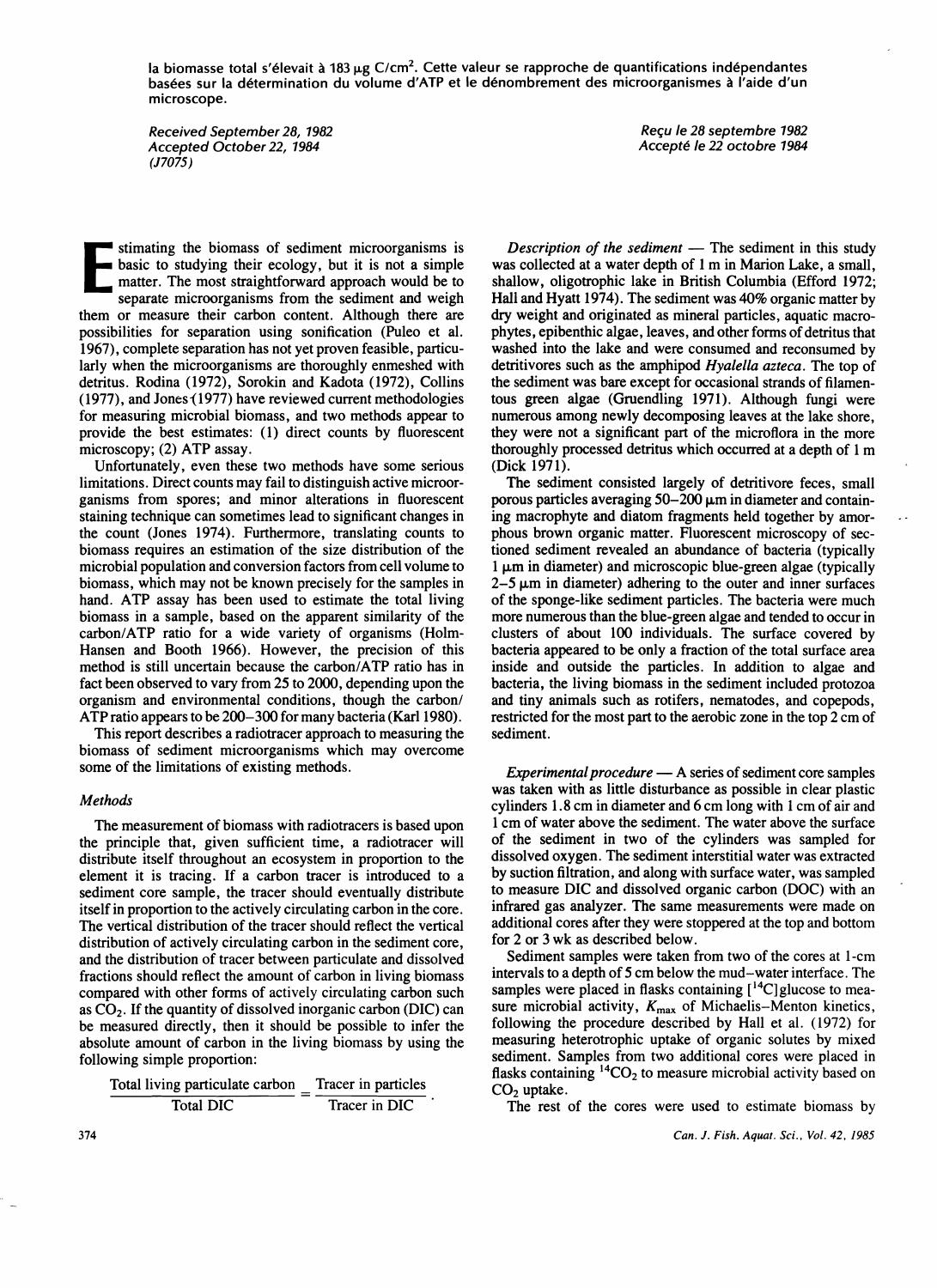

Fig. 1. Conceptual model for the vertical movement of carbon tracer through the sediment and between dissolved inorganic carbon (DIC), dissolved organic carbon (DOC), and particulate (i.e. living organism) fractions at anyone depth.

allowing a carbon tracer to distribute itself through the core.  $[$ <sup>14</sup>C] Glucose and <sup>14</sup>CO<sub>2</sub> were considered particularly appropri ate substrates for introducing carbon tracer to the cores because they are utilized by a great variety of microorganisms (Strzelczyk et al. 1974; Atlas and Bartha 1981). Carbon tracer was also introduced as  $[14C]$  acetate.

 $[{}^{14}C]$ Glucose (37 kBq) was placed in the surface water of three of the cores, and  $37$  kBq of  $[^{14}C]$ glucose was injected at the same time into the bottom (i.e. 4 em below the sediment surface) of three additional cores. One of the three cores of each treatment was injected throughout with formalin and served as a killed blank. The cores were held for 3 wk at 15°C under a 12 h light: 12 h dark cycle at 15°C. The cylinders were stoppered at both ends, but the top stopper was removed for a few seconds each day to renew the air bubble above the water and maintain aerobic conditions at the sediment surface.  ${}^{14}CO_2$  (148 kBq in the form of  $[$ <sup>14</sup>C] bicarbonate) was placed in the surface water of three additional cores, and  $37 \text{ kBq}$  of  $[{}^{14}C]$  acetate was placed in the surface water of another three cores. The cores receiving  ${}^{14}CO_2$  and [ ${}^{14}C$ ] acetate were treated the same as those receiving glucose except they were terminated after 2 wk instead of 3 wk.

The experiment was terminated by freezing the cores in liquid nitrogen and slicing into 0.5-cm segments. Each segment was separated into particulate, DOC, and DIC fractions by the following procedure. First, a segment was placed in 10 mL of distilled water and acidified to drive off  $CO<sub>2</sub>$ , and the  $CO<sub>2</sub>$  was collected in glass fiber filters saturated with hyamine hydroxide. The remaining solution was filtered through a  $0.22$ - $\mu$ m Millipore filter. The glass fiber filters (containing DIC) and a subsample of the filtrate (containing DOC) were each placed in vials of Bray's solution for scintillation counting. The Millipore filter (which contained the particulate fraction) was combusted

*Can.* J. *Fish. Aquat. Sci., Vol.* 42, 1985

to  $CO<sub>2</sub>$  and prepared for scintillation counting by the method of Bumison and Perez (1974).

Carbon tracer in the sediment fraction was assumed to represent the amount of tracer in sediment organisms. This assumption requires that significant quantities of tracer did not leak from the particulate to DOC fraction due to cell lysis during the freezing and thawing process. It also assumes that significant quantities of tracer were not present in particulate materials other than living organisms (e.g. detritus particles). Tracer activity in the sediment fraction of the formalin blanks was negligible, indicating that tracer activity in the sediment fraction was due almost entirely to uptake by living organisms rather than physical processes such as adsorption of tracer on sediment particles. It was also verified by autoradiography that carbon tracer was instantly taken up by sediment microorganisms. Carbon tracer in the particulate fraction could be in the microorganisms themselves or in extracellular organic matter such as mucopolysaccharides, whose deposition on sediment particles is mediated by microorganisms (Hobbie and Lee 1980).

*Tracer diffusion equation* — It is easy to determine whether tracer equilibrium has been reached; if it has, the vertical distribution of tracer in the cores is the same regardless of whether it was introduced at the top or bottom of the cores. If equilibrium has not occurred, then two distinct processes must be taken into account to interpret the results (Fig. 1). First, tracer in solution (i.e. DIC and DOC) diffuses vertically through a sediment core. Second, at each depth there is an exchange of tracer between living organisms in the sediment and tracer in solution.

Although the vertical diffusion process is spatially contin-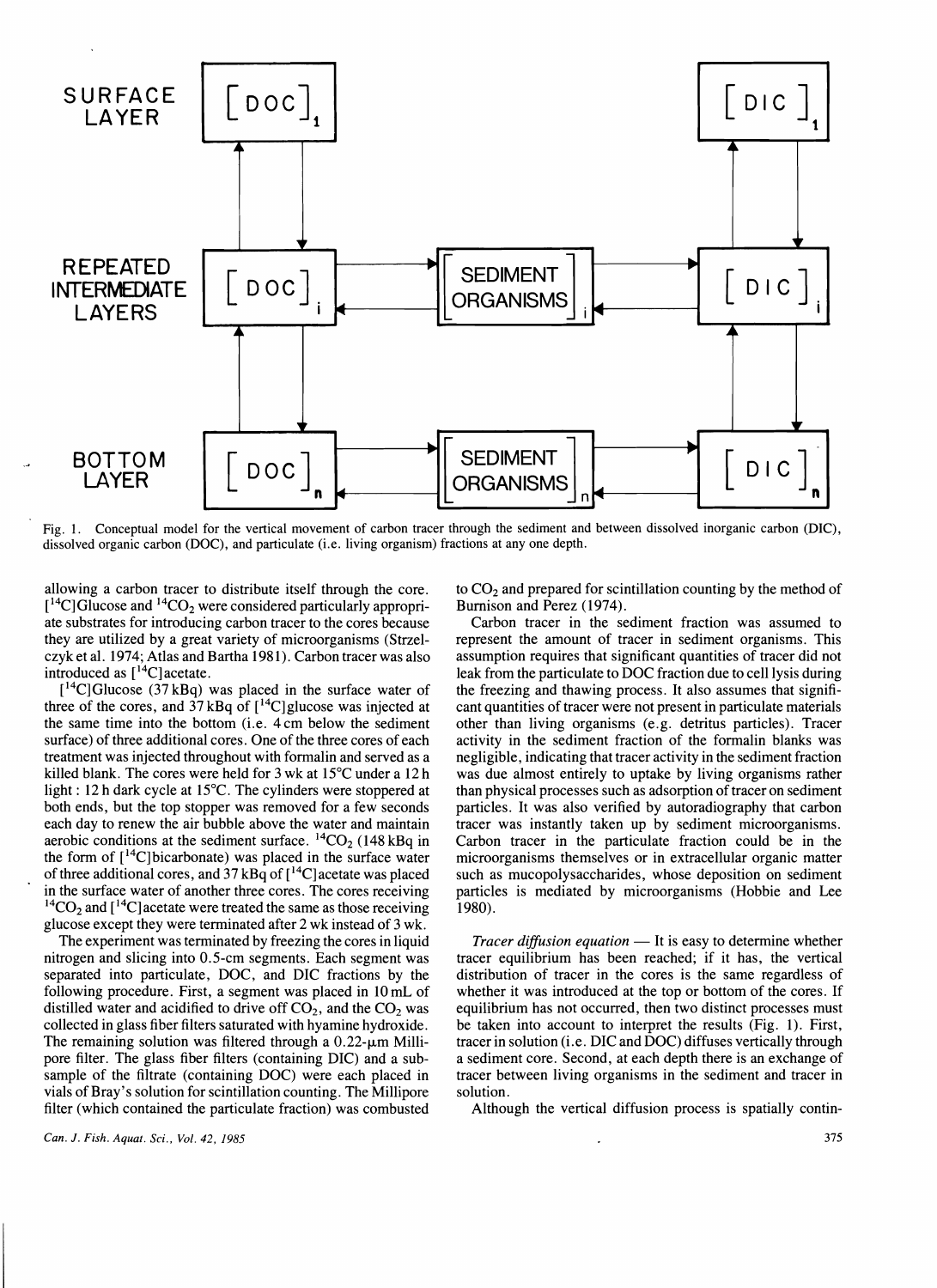

FIG. 2. Model of the vertical movement of carbon tracer with DIC, DOC, and particulate carbon pooled into a single category  $(C_i)$  ( $x_i$  is the amount of carbon tracer and  $D$  is a diffusion coefficient).

uous, it is convenient as an approximation to divide the process into vertical segments which correspond to the slices used to sample a core at the end of the experiment. The process can then be described in terms of the movement of tracer between each segment and its neighbor segments (Fig. 1). At this point it is useful to make a simplification, which assumes that equilibration between microorganisms and dissolved carbon at anyone depth in the core is fast enough to allow separate consideration of (a) the relatively rapid exchange between living organisms and dissolved carbon (horizontal arrows in Fig. 1) and (b) the relatively slow vertical diffusion process. This important assumption  $-$  a rapid equilibrium between microorganisms and dissolved carbon at each depth in the sediment  $-$  was verified by injecting broadly labelled DOC into a series of cores and sampling the interstitial water at hourly intervals. Most of the labelled DOC disappeared within an hour, and the tracer approached equilibrium well within a few hours. When  ${}^{14}CO<sub>2</sub>$ was injected into cores or placed into the water above the sediment, the  ${}^{14}CO_2$  approached equilibrium within 24 h.

The assumption of horizontal equilibrium allows us to suppose that at the end of a 2- or 3-wk experiment the distribution of carbon between microflora, DOC, and DIC within a vertical layer is simply in proportion to the distribution of carbon tracer in that sediment, even if the tracer has not yet reached vertical equilibrium. We are then free to concentrate on the vertical diffusion process, which may not reach equilibrium so quickly. Each box in Fig. 2 combines microorganisms, DOC, and DIC into a single category: the total mass of actively circulating carbon  $(C_i)$  in the *i*th vertical sediment.  $C_i$  does not include carbon in nonliving detritus and humic compounds, which are not actively circulating.

The vertical diffusion process may then be described by the following "diffusion equation":

$$
\frac{dx_i}{dt} = D \left[ \frac{x_{i+1}}{C_{i+1}} + \frac{x_{i-1}}{C_{i-1}} - \frac{2x_i}{C_i} \right]
$$

where  $x_i$  = the total amount of carbon tracer in the *i*th vertical layer and  $D = a$  diffusion coefficient which results from both physical and biological processes (including the stirring effect of small animal activity).

The first two terms of the equation represent the diffusion of tracer into the ith layer from the two adjacent layers (Fig. 2), and the last term represents a corresponding diffusion of tracer out of the ith layer. The diffusion equation describes the vertical movement of tracer through a sediment core, a key feature of the process being that the movement of tracer through the core is retarded when the tracer is taken up by microorganisms that must again release it into solution before it can diffuse to an adjacent vertical segment.

We want to ask, "What values of *D* and *Ci* generate a solution whose  $x_i$  are closest to the observed vertical distribution of carbon tracer?" The mathematical problem is to fit the system of differential equations to the experimental data, in our case the vertical distribution of tracer 2 or 3 wk after introducing the tracer into the top and bottom of different sediment cores. The diffusion equation was fitted by means of a computer program for tracer kinetics described by Marten et al. (1975).

Once calculated, the *Ci* provide relative estimates of the total actively circulating carbon  $(DOC + DIC + Iiving$  organisms) in each vertical layer. Assuming horizontal equilibrium within each layer, the carbon in each layer can be assigned in direct proportion to the amount of tracer in the DOC, DIC, and particulate fractions. Absolute values can be assigned on the basis of direct measurements of DIC.

## *Results*

The oxygen concentration of the water above the sediment remained near saturation during the cores' 2- or 3-wk incubation periods. The average DOC content of the top 5 cm of sediment interstitial water was  $14 \mu g$  C/mL immediately after removal from the lake bottom and  $15 \mu g$  C/mL after 3 wk. Average DIC remained at  $7 \mu g$  C/mL.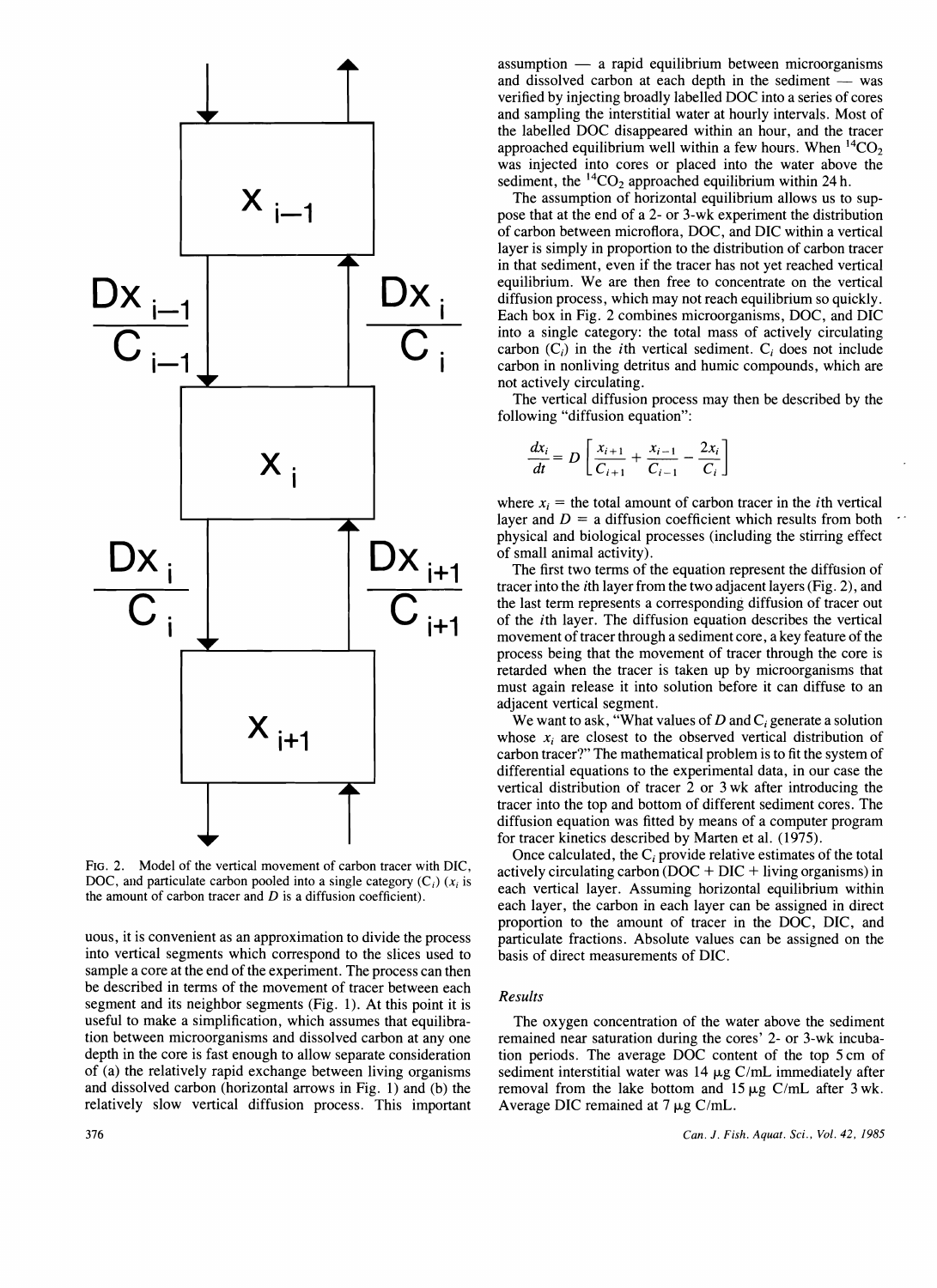

FIG. 3 Vertical distribution of carbon tracer  $(x_i)$  2 wk after introduction as  $\left[\begin{array}{cc}1^4C\end{array}\right]$  acetate or  $\left[\begin{array}{cc}1^4C\end{array}\right]$ the water above the sediment. "Particulate" reflects the amount of tracer in sediment organisms. "Total" includes DIC and DOC fractions as well. The top point corresponds to water immediately above the sediment.



FIG. 4. Vertical distribution of carbon tracer  $(x_i)$  3 wk after introduction as  $\mathbb{I}^1C$  glucose to the water above the sediment (top) or injection at the bottom of a sediment core (4-cm depth). Other conventions as in Fig. 3.

*Vertical distribution of the living biomass* — The vertical Figure 5 shows the fit of the diffusion equation to the data distribution of tracer 2 or 3 wk after being introduced into the top in Fig. 4. The fit was made simultaneously to the vertical of the cores was the same whether the initial substrate was distribution of total carbon trace acetate,  $CO<sub>2</sub>$ , or glucose (Fig. 3, 4), but the vertical distribution of tracer introduced at the top was radically different from tracer introduced at the bottom (Fig. 4). This meant that vertical The fit is so close that the estimated values for relative  $C_i$ , shown equilibrium could not be assumed, so the diffusion equation was as total carbon in Fig. 5, used to interpret the results in Fig. 4. The differences between tracer distribution  $(x<sub>i</sub>)$  that could not be plotted separately from the vertical distribution of tracer introduced at the top and the observed values of  $x_i$  in Fig. 4. The close fit suggests that bottom of cores appears to be in part a consequence of a very even though tracer movement is bottom of cores appears to be in part a consequence of a very slow rate of vertical tracer diffusion in solution, since the tracer in formalin blanks did not distribute evenly through the cores in provide a satisfactory empirical description of tracer movement a 3-wk period. However, if only slow diffusion were respons-<br>through a sediment core, thereby providing a basis for measurible for the difference, the vertical distribution of tracer ing the vertical distribution of total actively circulating carbon in introduced from the bottom would be the mirror image of tracer the core. introduced from the bottom would be the mirror image of tracer introduced from the top. This was not so (Fig. 4), apparently Once the total actively circulating carbon (i.e. living organ-

distribution of total carbon tracer (particulate plus DIC and DOC) in cores to which  $[{}^{14}C]$  glucose was introduced at the top and cores to which  $\lceil {^{14}C} \rceil$  glucose was introduced at the bottom. as total carbon in Fig. 5, generated expected values of vertical spatially heterogeneous processes, the diffusion equation can

because the carbon tracer was also intercepted by the sediment's isms, DIC, and DOC) at each depth in the sediment had been living biomass. estimated, it was then necessary to estimate the amount of that

*Can.* J. *Fish. Aquat. Sci., Vol.* 42, 1985 377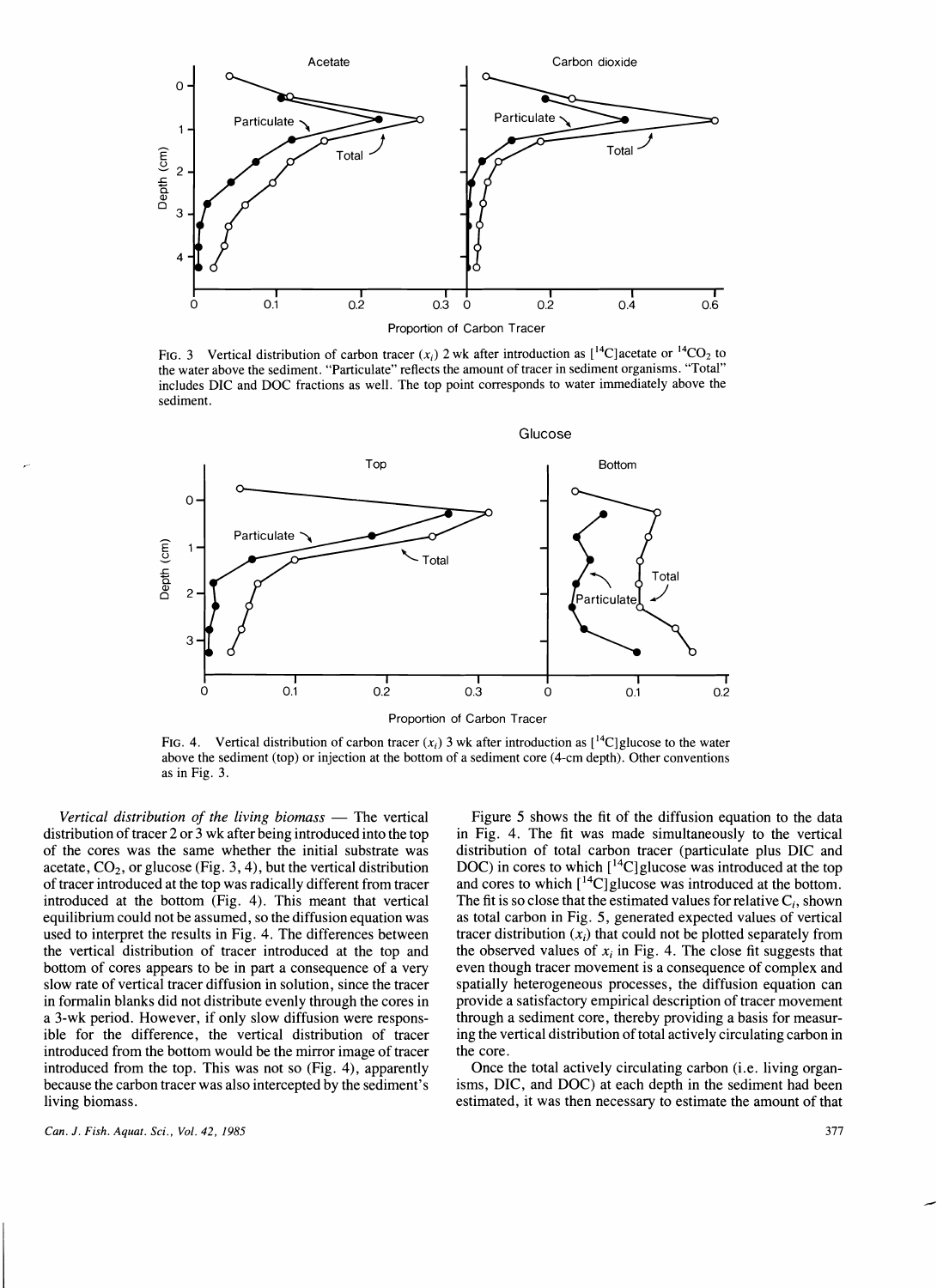



carbon which could be attributed to living organisms. Drawing on the assumption of tracer equilibrium between particulate and solution fractions at any particular depth within the sediment, the total carbon at each depth was assigned to living biomass in simple proportion to the average percentage of tracer observed in the particulate fraction at that depth in the core. Figure 5 shows that most of the living biomass was concentrated in the top 2 cm of sediment, though smaller quantities persisted to greater depths. The biomass in the water above the sediment was considerably less than in the sediment below. Like the living biomass, actively circulating DOC was concentrated near the sediment surface, but DIC was more uniformly distributed throughout the sediment with a slight peak near the surface. There was less carbon tracer in DOC than in DIC, particularly at greater depths. However, infrared carbon analysis measured overall DOC concentrations to be greater than DIC, suggesting that some of the DOC, particularly at greater depths, was not circulating and therefore not labelled with tracer.

The absolute values in Fig. 5 were assigned so the estimated overall amount of DIC was the same as the overall amount measured directly by carbon analysis of interstitial water from the cores (i.e.  $7 \mu g$  C/mL). The biomass in the top 5 cm of sediment was estimated to be 250  $\mu$ g C/cm<sup>2</sup>, nearly all of it (200  $\mu$ g C/cm<sup>2</sup>) in the top 2 cm. Subtracting 17  $\mu$ g C/cm<sup>2</sup> for meiofauna (based on direct counts by Hoebel 1978), the estimated biomass of microorganisms in the top  $2 \text{ cm}$  is  $183 \mu g$  $C/cm<sup>2</sup>$ . Virtually all the microorganism biomass should be bacteria and algae, since the estimated protozoan biomass (based on direct counts by Kool 1975) was only 0.1  $\mu$ g C/cm<sup>2</sup>.

# *Discussion*

The radiotracer estimates of living biomass in Fig. 5 can be

compared with estimates obtained by other methods on sediment samples from the same location. The vertical distribution ofbiomass in Fig. 5 is similar to that of microbial activity in Fig. 6, and it is also similar to the vertical pattern of bacterial counts reported by Hall and Hyatt (1974). The biomass estimate of 183  $\mu$ g C/cm<sup>2</sup> for microorganisms in the top 2 cm of sediment is close to an estimate of  $150 \mu g$  C/cm<sup>2</sup> based on ATP (Perry 1974). It is somewhat higher than an estimate of 119  $\mu$ g C/cm<sup>2</sup> based on direct count estimates of 79  $\mu$ g C/cm<sup>2</sup> for bacteria (Perry 1974) and 40  $\mu$ g C/cm<sup>2</sup> for algae (Greundling 1971).

Although the general agreement among these methods is reassuring, it does not prove that anyone of them is measuring the biomass of sediment microorganisms with a high degree of precision. The radiotracer method will require considerably more validation, and possibly substantial modification, before it can be used with confidence.

There are a number of ways that radiotracer estimation of microbial biomass might be improved. First, even though the vertical diffusion equation seems to work, it would be best to get along without it. In other words, it would be best to use only tracer measurements that reflect full tracer equilibrium, making the diffusion equation unnecessary. One way to hasten vertical equilibrium could be to distribute the tracer vertically throughout the sediment by introducing the tracer through a vertical series of injection portals in the plastic cylinder that holds a sediment core.

Second, it might be possible to bypass the issue of vertical equilibrium by directly measuring the amount of DIC in each vertical segment. The precedure would be as follows: (1) introduce carbon tracer into the sediment core through injection portals at regular vertical intervals; (2) allow several days for the tracer to equilibrate between DIC and particulate fractions; (3) terminate the experiment by freezing and slicing into segments;